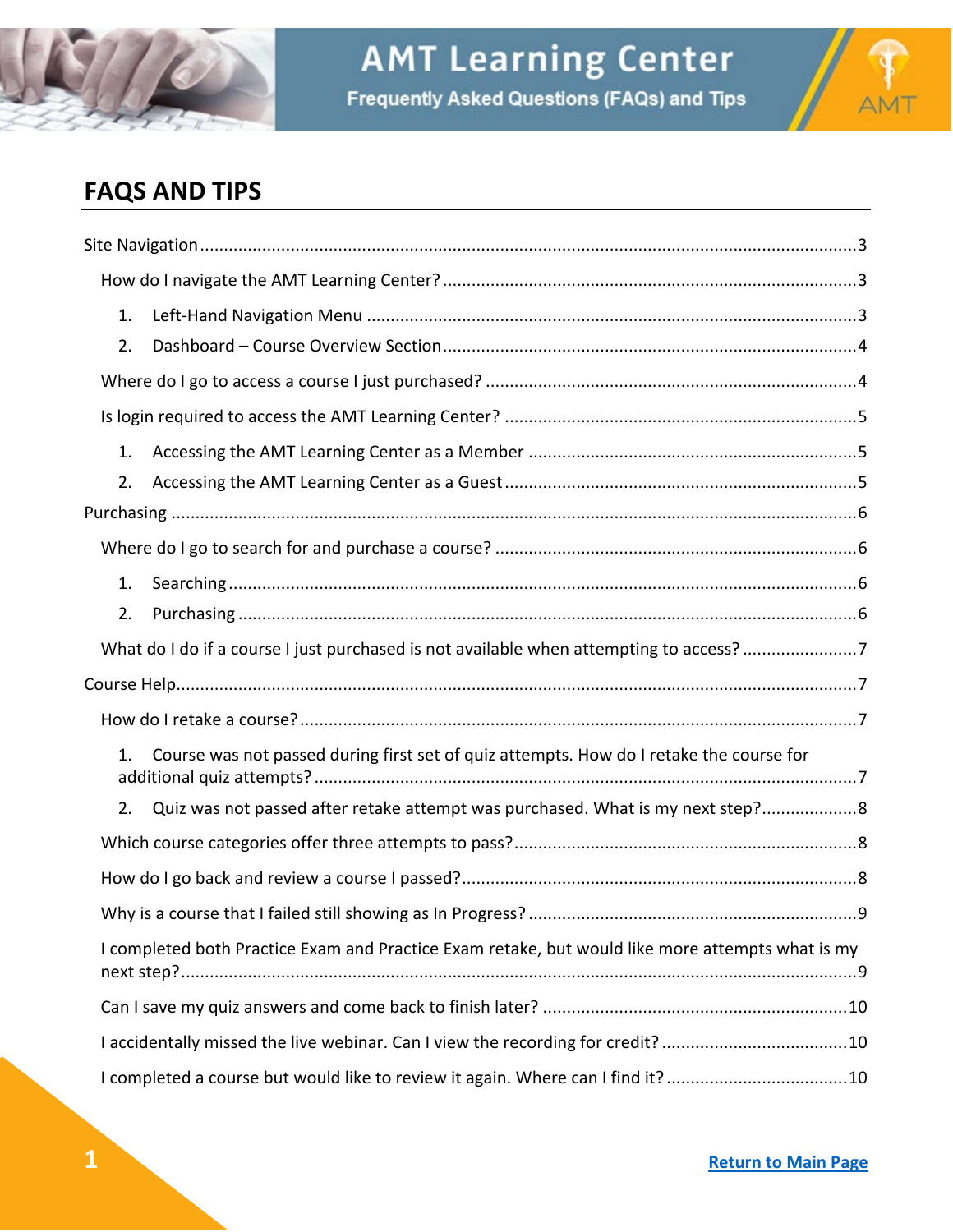

# **AMT Learning Center**





| I found a question that seems to be incorrect based on the course content. Who can I tell about this? |
|-------------------------------------------------------------------------------------------------------|
|                                                                                                       |
| I accidentally created a duplicate account and don't have access to my old courses. Who can I         |
| Am I allowed to purchase a course that I've previously passed and received credit?12                  |
|                                                                                                       |
|                                                                                                       |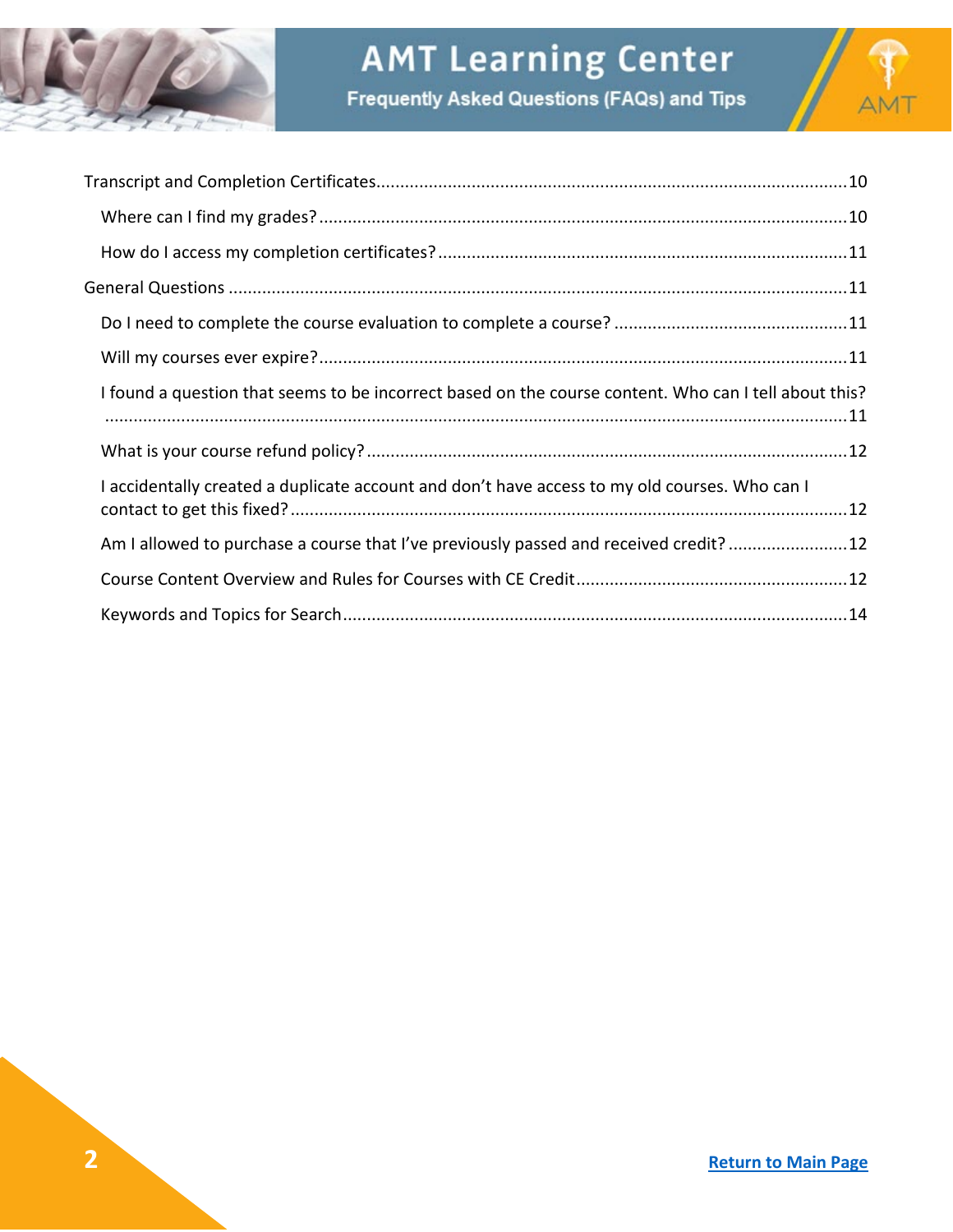



# <span id="page-2-0"></span>**SITE NAVIGATION**

#### <span id="page-2-1"></span>**How do I navigate the AMT Learning Center?**

Once you are in the AMT Learning Center you will navigate through using the menu on the left-side of the screen. If you are unable to see the left-hand navigation menu, click the button near the top left of the page to expand or shrink. See Figure 1.

<span id="page-2-2"></span>1. Left-Hand Navigation Menu

The left-hand navigation menu makes it convenient for you to easily search for courses, access your purchased courses, etc. The options you will frequently use in the left-hand navigation menu include:

- **Dashboard:** contains all the courses you are enrolled.
- **Catalog**: where you would search for AMT courses.
- **Transcript**: report of your attended courses that includes dates, status, score, and CE credits earned. This is also where you would find your certificate.



#### **Figure 1**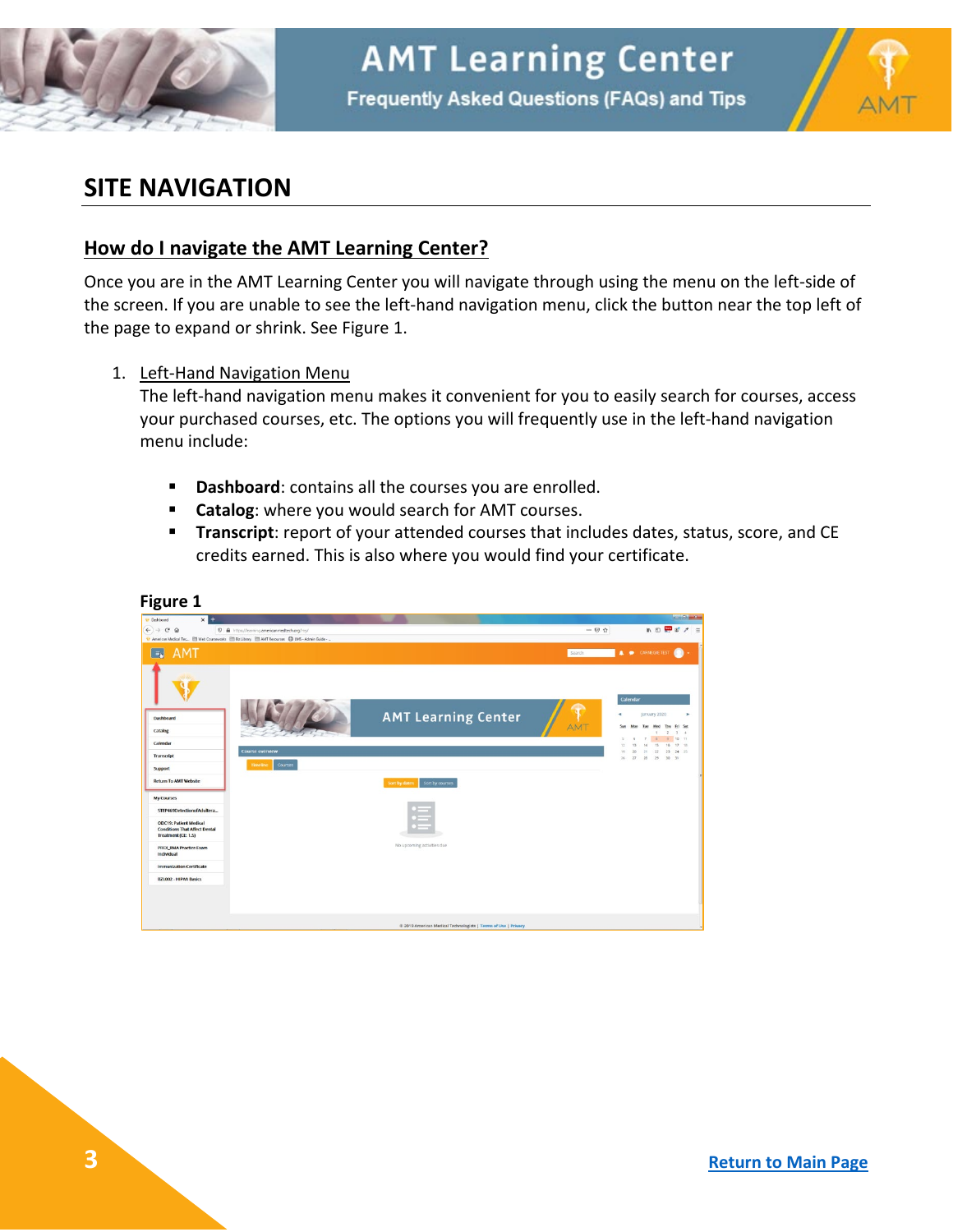



#### <span id="page-3-0"></span>2. Dashboard – Course Overview Section

The dashboard contains all your courses, sorted by in progress or finished courses (Past). The main section in your dashboard is Course Overview and will allow you to sort and view courses.



## <span id="page-3-1"></span>**Where do I go to access a course I just purchased?**

All the courses you are currently enrolled are found in your **dashboard**. Access your dashboard by selecting Dashboard in the left-hand user menu. Your courses will be listed in the courses tab located under the Course Overview section. (see picture above)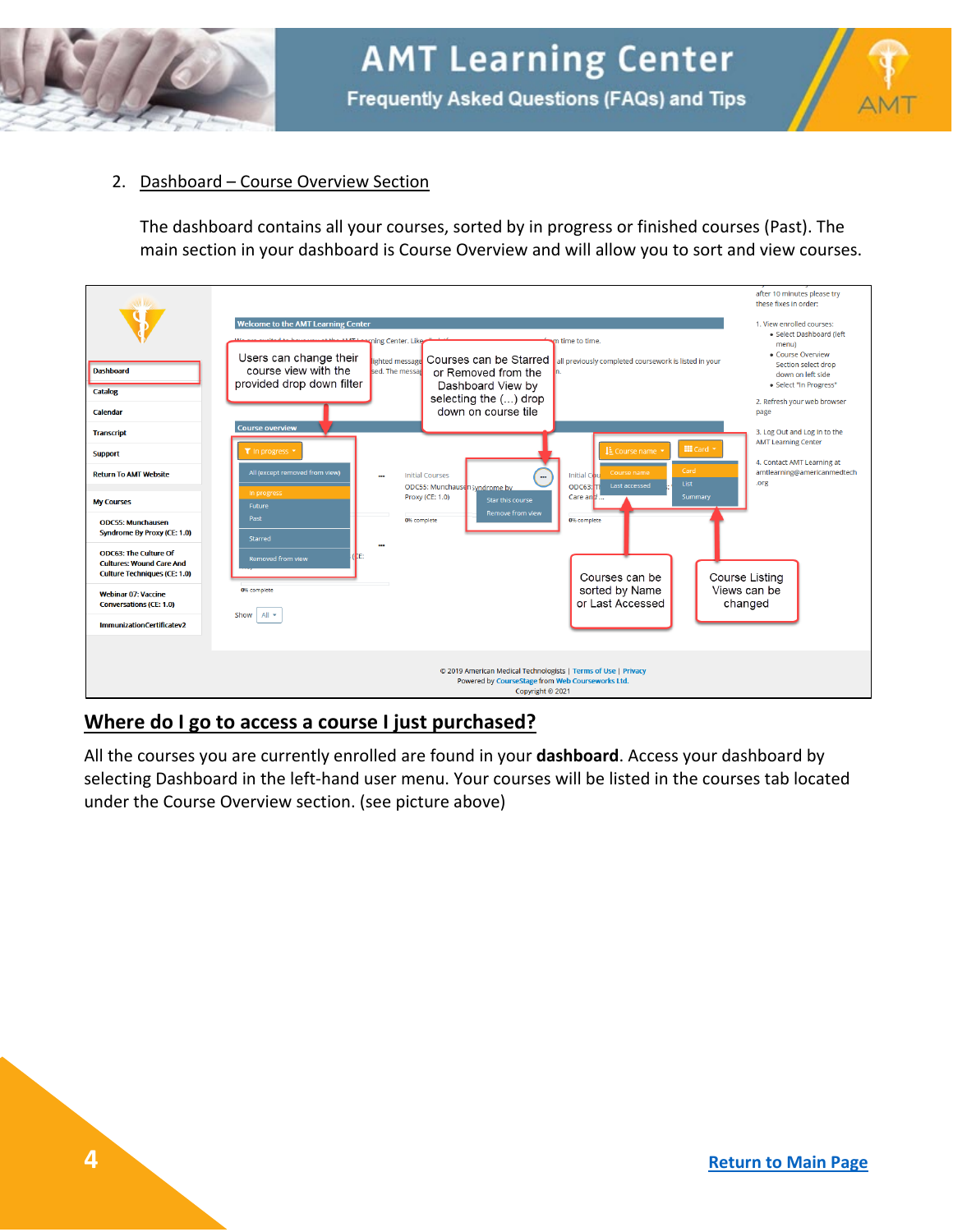



## <span id="page-4-0"></span>**Is login required to access the AMT Learning Center?**

AMT recommends that you always login when accessing the Learning Center. You are able to access as a guest to view the catalog and help resources only. Login is required to purchase a course.

<span id="page-4-1"></span>1. Accessing the AMT Learning Center as a Member Logging in gives you full access to the AMT Learning Center. This includes searching for, purchasing, and taking AMT courses.

Once you have logged into the AMT Website you can access the AMT Learning Center in multiple ways:

- 1. Learn Page > Browse AMT Learning Catalog
- 2. AMT Store Page > Browse AMT Learning Catalog
- 3. My AMT Portal > Access AMT Learning Center

If method 1 or 2 from above are used to access you will need to select "Log In" on the top right corner of the Learning Center. This will redirect and automatically log you into your AMT Learning Center account. (see Figure 3):

| <b>Figure 3</b>                                                                                                                                                                                                                                                                                                                     |                                   |
|-------------------------------------------------------------------------------------------------------------------------------------------------------------------------------------------------------------------------------------------------------------------------------------------------------------------------------------|-----------------------------------|
| $F = AMT$                                                                                                                                                                                                                                                                                                                           | o You are not logged in. (Log in) |
|                                                                                                                                                                                                                                                                                                                                     |                                   |
|                                                                                                                                                                                                                                                                                                                                     | <b>Shopping Cart</b>              |
| Welcome to the AMT Learning Center, your resource for maintaining your certification.                                                                                                                                                                                                                                               | <b>Catalog Filter</b>             |
| In your AMT Learning Center, you are able to maintain and expand your skillset, increase your value to your organization and enhance your career through various learning formats. Access 300<br>courses, available to you 24/7, putting you in control of your professional and Certificate Continuation program (CCP) compliance. | Search                            |

Note: verify login was successful by checking for your name in the top right corner of the AMT Learning Center page. If "Log In" is stated you will need to select and will be asked to enter your login information for the AMT Website or you will be automatically logged in and directed back to the AMT Learning Center.

#### <span id="page-4-2"></span>2. Accessing the AMT Learning Center as a Guest

You will have limited functionality if accessing without first logging in through the AMT Website or setting up a new login. As a guest you can do the following:

- **UI** View Catalog (note courses can only be viewed and not added to cart)
- **Support (view FAQ and other help resources)**
- Return to AMT Website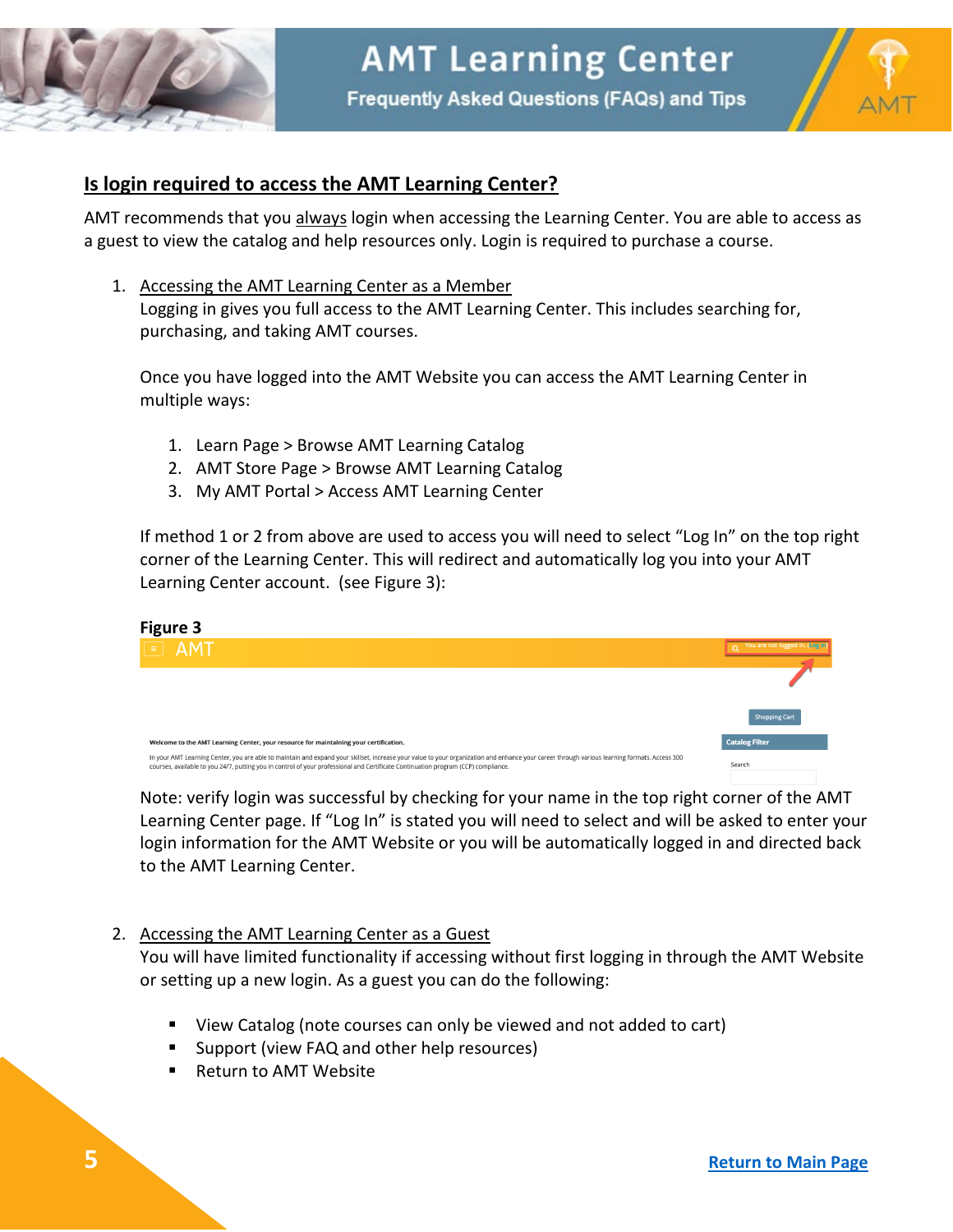



If you attempt to access a restricted area while navigating as a guest, you will be taken to the AMT Website signup page to login.

If you do not have an account with AMT or you have not logged into your account via the AMT Website and try to add a product to the cart you will be directed to:

- 1. Login using existing AMT Login, **OR**
- 2. Create a new AMT Member login
- 3. After Login you will be automatically redirected to the AMT Learning Center

Note: verify login was successful by checking for your name in the top right corner of the AMT Learning Center page. If "Log In" is stated you will need to select and will be asked to enter your login information for the AMT Website or you will be automatically logged in and directed back to the AMT Learning Center.

# <span id="page-5-0"></span>**PURCHASING**

#### <span id="page-5-1"></span>**Where do I go to search for and purchase a course?**

Courses are available for purchase through the AMT Learning Center Catalog. The catalog can be viewed by selecting "Catalog" in the left-hand navigation menu.

The Catalog contains several categories of courses. Select one of the main course categories to view available courses.

<span id="page-5-2"></span>1. Searching

Use the following steps to search for a course.

- 1. Select Catalog
- 2. Select Course Category
- 3. Select Course Name to open course page

To navigate back to the main catalog page, select Catalog in the left-hand navigation menu.

<span id="page-5-3"></span>2. Purchasing

Use the following steps to purchase a course.

4. Select Add to Cart (item will be added to cart and you will be directed back to the course selection for the current course category)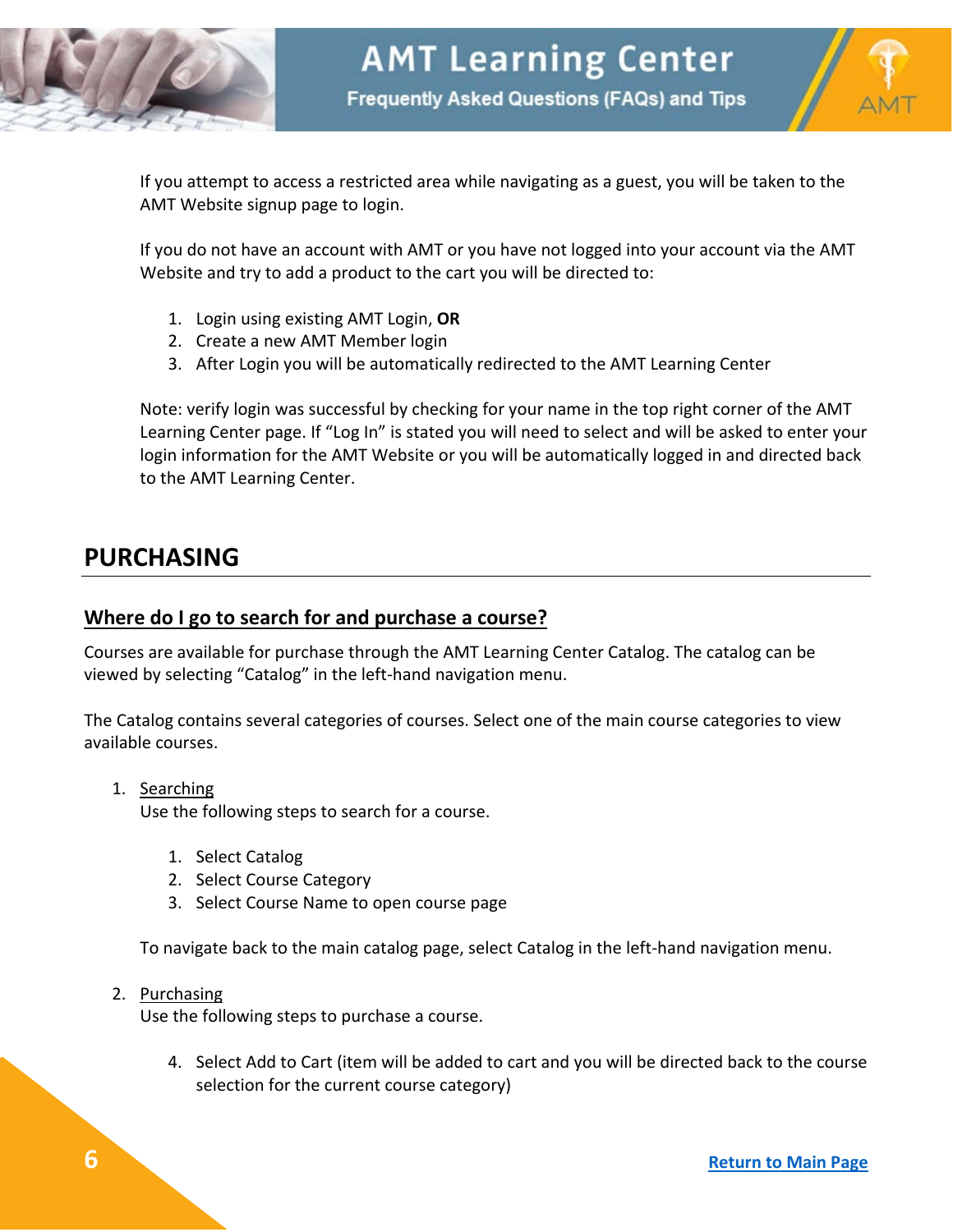



- 5. When ready click the "Shopping Cart" button (this will open a new window and direct you to your cart on the AMT Main Website for checkout)
- 6. Enter Payment Information

Note: if you do not see all of your selected courses in the cart it is recommended to refresh your cart page or select "Shopping Cart" in the AMT Learning Center catalog to open an updated cart window.

Once purchase is complete please use the instructions for: "Where do I go to access a course I just [purchased?"](#page-3-1)

The AMT Learning Center will be available in the original window being viewed. If window was closed, you must access the learning center with the following path:

- 1. My AMT Portal
- 2. MyLearning/Events
- 3. Online Training Section
- 4. Access AMT Learning Center

**NOTE**: If you are not currently logged into your AMT account or do not have an account you will be directed to the Login/Account Setup page.

## <span id="page-6-0"></span>**What do I do if a course I just purchased is not available when attempting to access?**

Courses recently purchased can take 1-10 minutes to process and become active. It is recommended to follow the steps below before contacting Customer Service.

- 1. Open Course Tab > In Progress
- 2. If course is not visible you will need to refresh your browser window
- 3. If course is still not available, please wait 5 minutes and refresh again (courses will normally be available within 1-10 minutes after purchase)
- 4. After waiting 5-10 minutes, if the course is still not available, please email: mail@americanmedtech.org

# <span id="page-6-1"></span>**COURSE HELP**

## <span id="page-6-2"></span>**How do I retake a course?**

<span id="page-6-3"></span>1. Course was not passed during first set of quiz attempts. How do I retake the course for additional quiz attempts?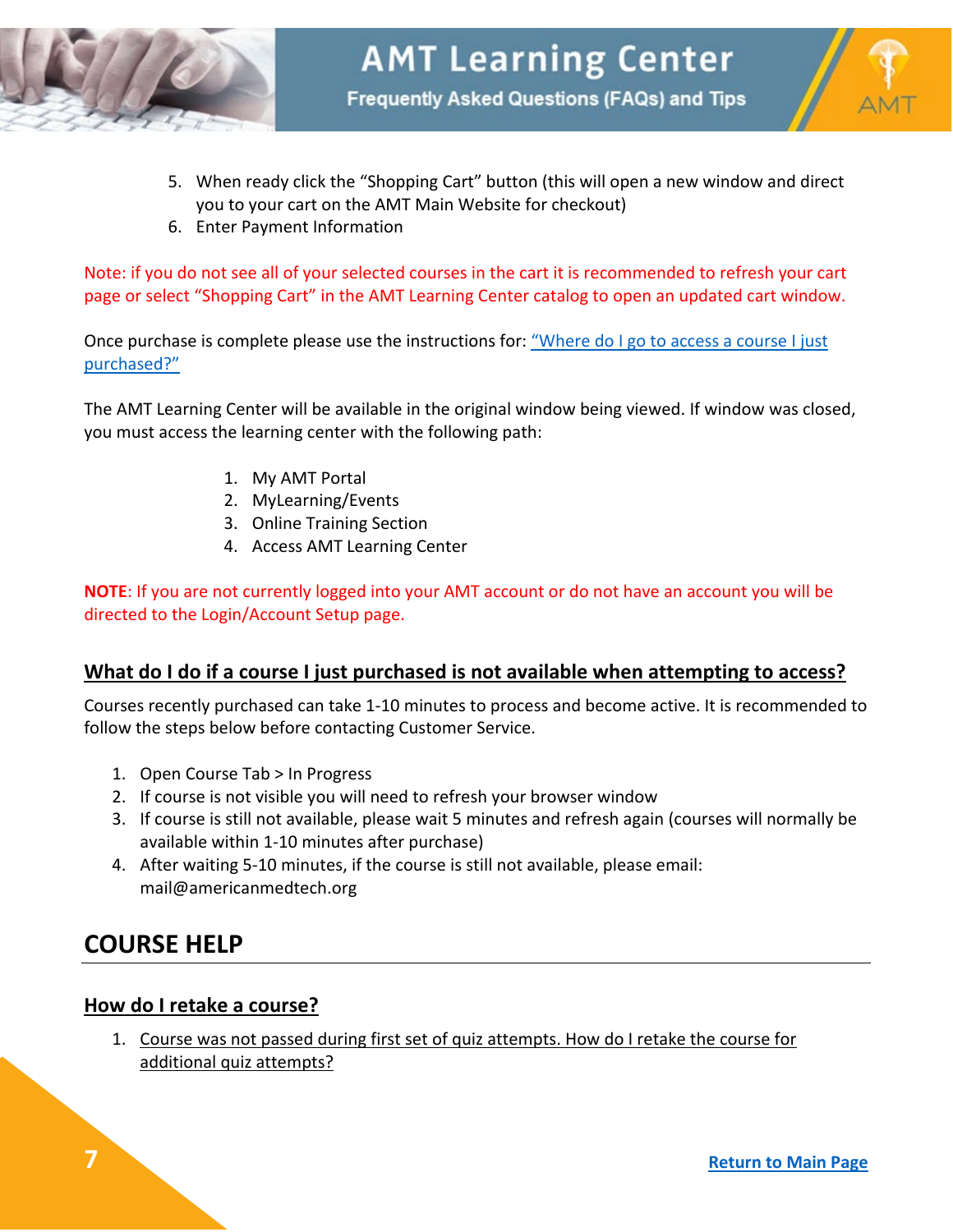



You have three attempts to pass select courses before you have to repurchase. Once you have exhausted all quiz attempts for select products you will receive a link on the Targeted Course page that will allow you to purchase a retake of the course.

When the link is selected the system will open a new window to your shopping cart with the associated retake course available for purchase. Selecting the link is not an obligation to purchase the retake.

If you want to purchase at a later date you can retrieve the retake link by accessing the course by one of two methods:

- **AMT Learning Transcript**
- Course Overview Past Courses Tab
- <span id="page-7-0"></span>2. Quiz was not passed after retake attempt was purchased. What is my next step?

If you do not pass a retake course you will need to contact AMT Learning by email at: [amtlearning@americanmedtech.org](mailto:amtlearning@americanmedtech.org) to reset the course.

#### <span id="page-7-1"></span>**Which course categories offer three attempts to pass?**

The course categories that offer three attempts to pass include:

- 1. STEP CE Articles
- 2. Online CE (select courses offer unlimited attempts)
- 3. Webinars

The following course categories have different number of attempts:

- 1. REACH Certificates
- 2. Review Courses
- 3. Practice Exams

#### **Read course descriptions prior to purchase.**

#### <span id="page-7-2"></span>**How do I go back and review a course I passed?**

You are able to review a course that you have purchased, taken, and passed. It is not a requirement to repurchase the course in order to review the content. You can access course content for review through the Transcript or Past Tab in the Course Overview section. See "How do I navigate the AMT [Learning Center?"](#page-2-1)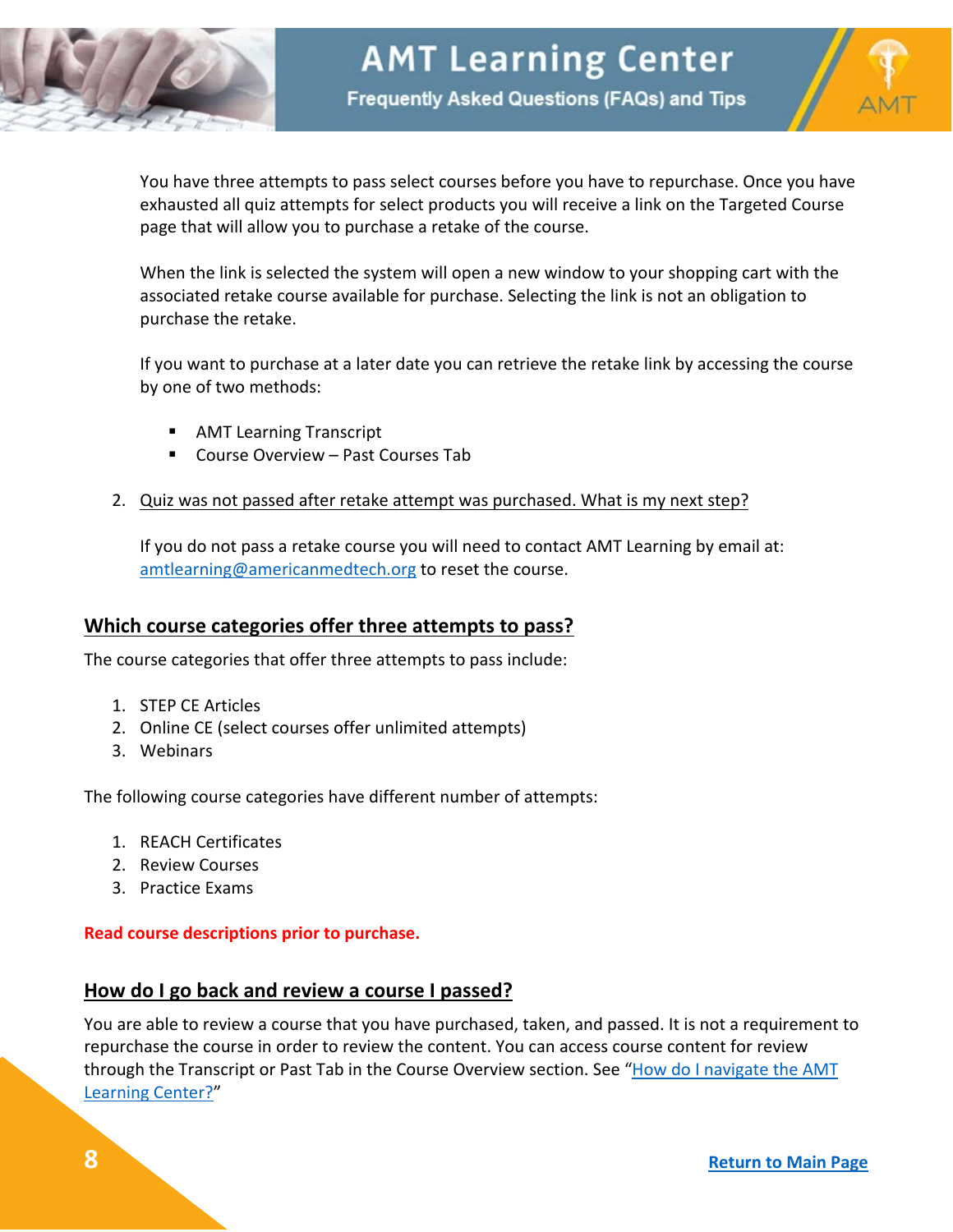



#### **NOTE**: Only course content purchased or completed after **February 10, 2020** can be accessed for review. You do not receive CE credit for reviewing course content AFTER you have already passed it.

#### <span id="page-8-0"></span>**Why is a course that I failed still showing as In Progress?**

If your failed course is still showing as "In Progress" you will need to enter the course (open from the "In Progress" tab in the course overview section on the homepage of the AMT Learning Center).

Once in the course review all text as stated referring to instructions. The instructions will guide you to the link needing selection to move your course to a completed status. See Figures 4 and 5 for examples of the instructions and link you would see.

| rigure 4                                                                                                                                |                 |
|-----------------------------------------------------------------------------------------------------------------------------------------|-----------------|
| <b>STEP Article</b>                                                                                                                     | Your progress @ |
| $\vec{w}$ STEP 470: Mycobacterium Tuberculosis (CE: 1.0)                                                                                |                 |
| Quiz                                                                                                                                    |                 |
| $\stackrel{\ast}{\mathsf{m}}$ Quiz                                                                                                      | n               |
| Repurchase STEP                                                                                                                         |                 |
| $\mathbb{Q}$<br>Unfortunately, you did not pass the exam and will need to repurchase this course.                                       |                 |
| *Note: course will remain as "In Progress" if link is not selected. Selecting link does not require you to purchase the Retake Course.* |                 |
| Please click this link to purchase the retake course                                                                                    | O               |
|                                                                                                                                         |                 |
|                                                                                                                                         |                 |

#### **Figure 5**

**Figure 4**

| Link to Repurchase Final Exam                                                                                                                                                                                                                                                                       | M |  |  |
|-----------------------------------------------------------------------------------------------------------------------------------------------------------------------------------------------------------------------------------------------------------------------------------------------------|---|--|--|
| Unfortunately, you did not pass the exam and will need to purchase a retake for the final assessment. Please select the link to add 'Final Exam Retake' to your cart. If the link is not<br>selected, the course will remain as "In Progress," Selecting the link is not an obligation to purchase. |   |  |  |
| Note: You will only be able to purchase and retake the final assessment one time. If you do not pass the retake, you will not receive a REACH certificate, and are unable to retake the<br>course until the next iteration is published.                                                            |   |  |  |

**NOTE**: in the initial course attempts the retake course link will be provided as the link to complete your course – text is stated on the course page for this process. Selecting the link will not obligate to purchase the retake course.

# <span id="page-8-1"></span>**I completed both Practice Exam and Practice Exam retake, but would like more attempts what is my next step?**

Email the AMT Learning team at: [amtlearning@americanmedtech.org.](mailto:amtlearning@americanmedtech.org)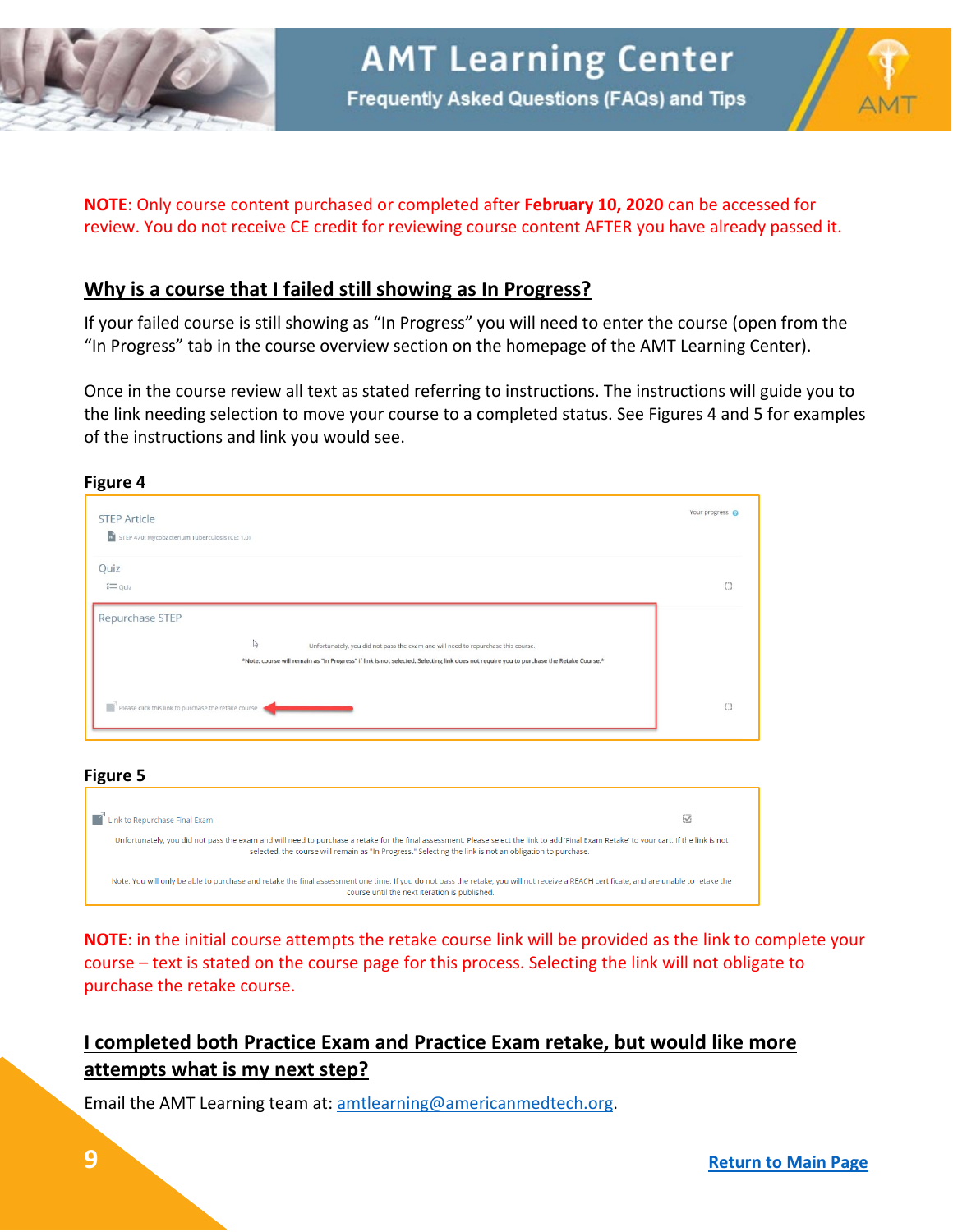



#### <span id="page-9-0"></span>**Can I save my quiz answers and come back to finish later?**

**Yes!** You may click the "Finish attempt" button to save your answers. When you are ready to submit your completed quiz, click the "Submit all and finish" button.

Our courses are setup so that all questions must have an answer selected to be submitted for grading. If you are not able to submit please review and make sure all questions have been answered.

## <span id="page-9-1"></span>**I accidentally missed the live webinar. Can I view the recording for credit?**

**Yes!** Live webinars are recorded for on-demand viewing and participants may earn CE credit after watching the recorded webinar and passing a quiz.

Recordings are uploaded normally between 1-5 business days after the live session has ended. Webinar link will be replaced by the recording on the course page when available.

#### <span id="page-9-2"></span>**I completed a course but would like to review it again. Where can I find it?**

Any courses that you complete will be moved to the "Past" tab of the Course Overview block located on your AMT Learning Center dashboard. Additionally, you can also access past courses within your AMT Learning Center transcript.

**NOTE**: only course content purchased or completed after February 10, 2020 can be accessed for review.

# <span id="page-9-3"></span>**TRANSCRIPT AND COMPLETION CERTIFICATES**

#### <span id="page-9-4"></span>**Where can I find my grades?**

To view your transcript, click the "Transcript" link in the left-hand navigation menu. If you do not see the menu, you may click the button with three lines near the top left of the page to open the menu. Please note that login is required to the main AMT website for this functionality to be visible. You will be directed to login or signup if not currently logged in.

<span id="page-9-5"></span>**NOTE**: Grades are transferred to AMTrax, but only for the first passing attempt. All course attempt grades will be stated by course in your AMT Learning Center transcript.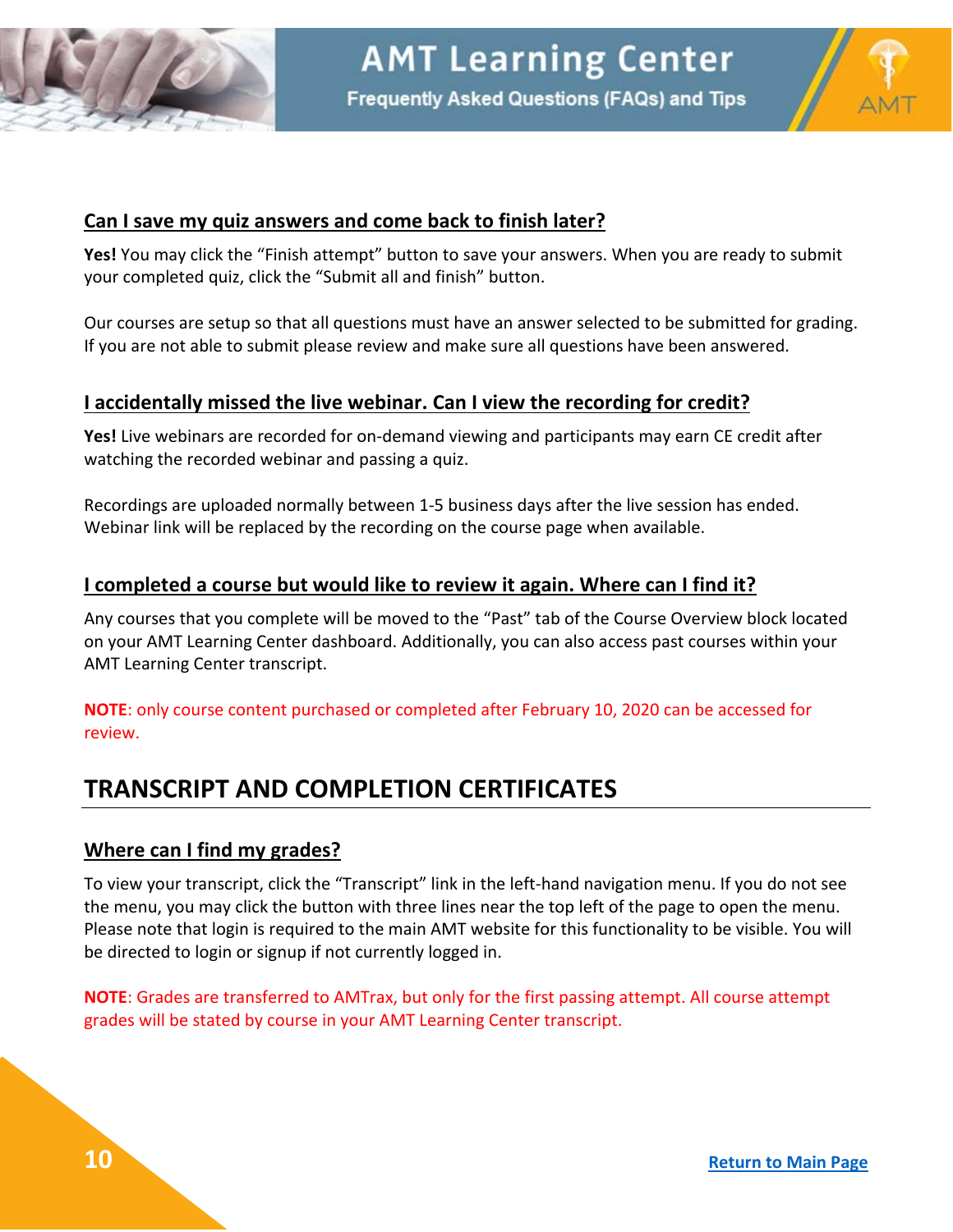



## **How do I access my completion certificates?**

Your AMT Learning Center Transcript provides access to all of your completion certificates for courses that have been successfully passed. In order to access you will navigate to your transcript via the lefthand user menu. Once in your transcript all courses with an available certificate will have a certificate symbol under the certificate category. Select this symbol to open your certificate in a new window. You can view, print, or download these certificates at any time. (see Figure 6):

#### **Figure 6**



# <span id="page-10-0"></span>**GENERAL QUESTIONS**

#### <span id="page-10-1"></span>**Do I need to complete the course evaluation to complete a course?**

Course Evaluation is not mandatory for completion of AMT Learning Center course offerings.

We do ask that if you have time to please fill out the course evaluation.

This information will be reviewed and utilized to help in the improvement of our AMT Learning Center course offerings.

#### <span id="page-10-2"></span>**Will my courses ever expire?**

Your enrollment in a course does not expire, so you will be able to access your courses at your own pace.

**NOTE**: Although courses do not expire, CEs remain within the 3-year CCP cycle in which they are earned and will not rollover to future cycles.

# <span id="page-10-3"></span>**I found a question that seems to be incorrect based on the course content. Who can I tell about this?**

Contact the AMT Learning Team at: [amtlearning@americanmedtech.org.](mailto:amtlearning@americanmedtech.org)

Please provide: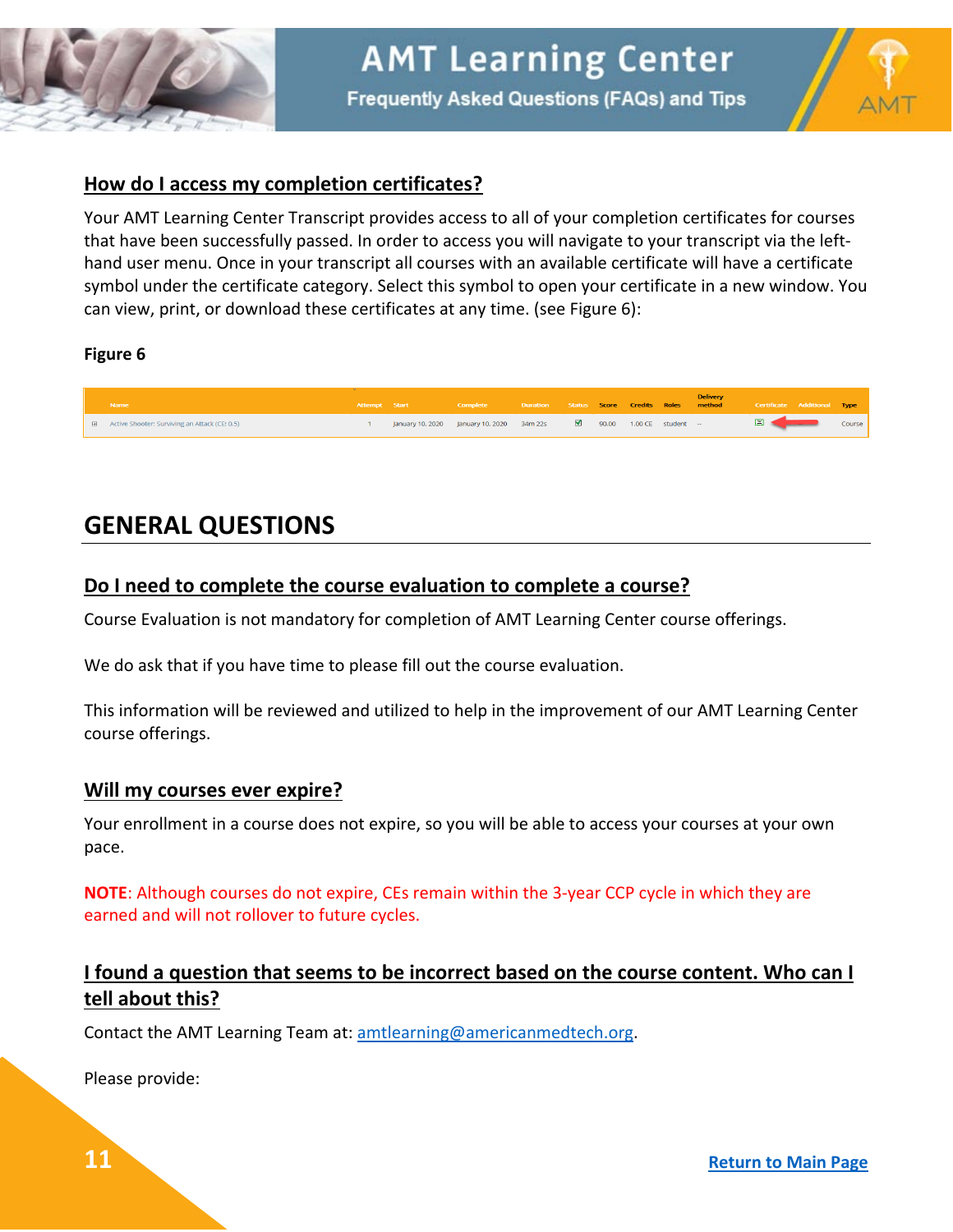



- Course Name
- Question Content
- Screenshot of Question if accessible

#### <span id="page-11-0"></span>**What is your course refund policy?**

The refund policy can be reviewed on the AMT Learning Center support page. Please make sure to review to see if you are eligible prior to contacting.

## <span id="page-11-1"></span>**I accidentally created a duplicate account and don't have access to my old courses. Who can I contact to get this fixed?**

Contact the AMT Customer Service team either by email or phone:

**Email**: [mail@americanmedtech.org](mailto:mail@americanmedtech.org)

**Phone**: (847) 823-5169

**NOTE**: Please do not makes any further purchases prior to contacting Customer Service.

#### <span id="page-11-2"></span>**Am I allowed to purchase a course that I've previously passed and received credit?**

**No.** AMT policy states that a course is only allowed to have CE credit earned one time from successful completion.

When browsing for new courses you will see the following warning if a course you are attempting to purchase has been awarded CE previously.

This product is not available for purchase due to previous successful completion. AMT Policy is that CE Credit is only awarded once when passed. Review AMTrax or your AMT Learning Center transcript for previous completed coursework.

## <span id="page-11-3"></span>**Course Content Overview and Rules for Courses with CE Credit**

- STEP CE Article
	- o Quiz Attempts: 3
		- Retake course is available for purchase after initial failed attempt. Retake offers 3 additional quiz attempts.
	- o Passing Grade: 80%
	- $\circ$  CE Amount:  $0.5 2.0$
	- o No Expiration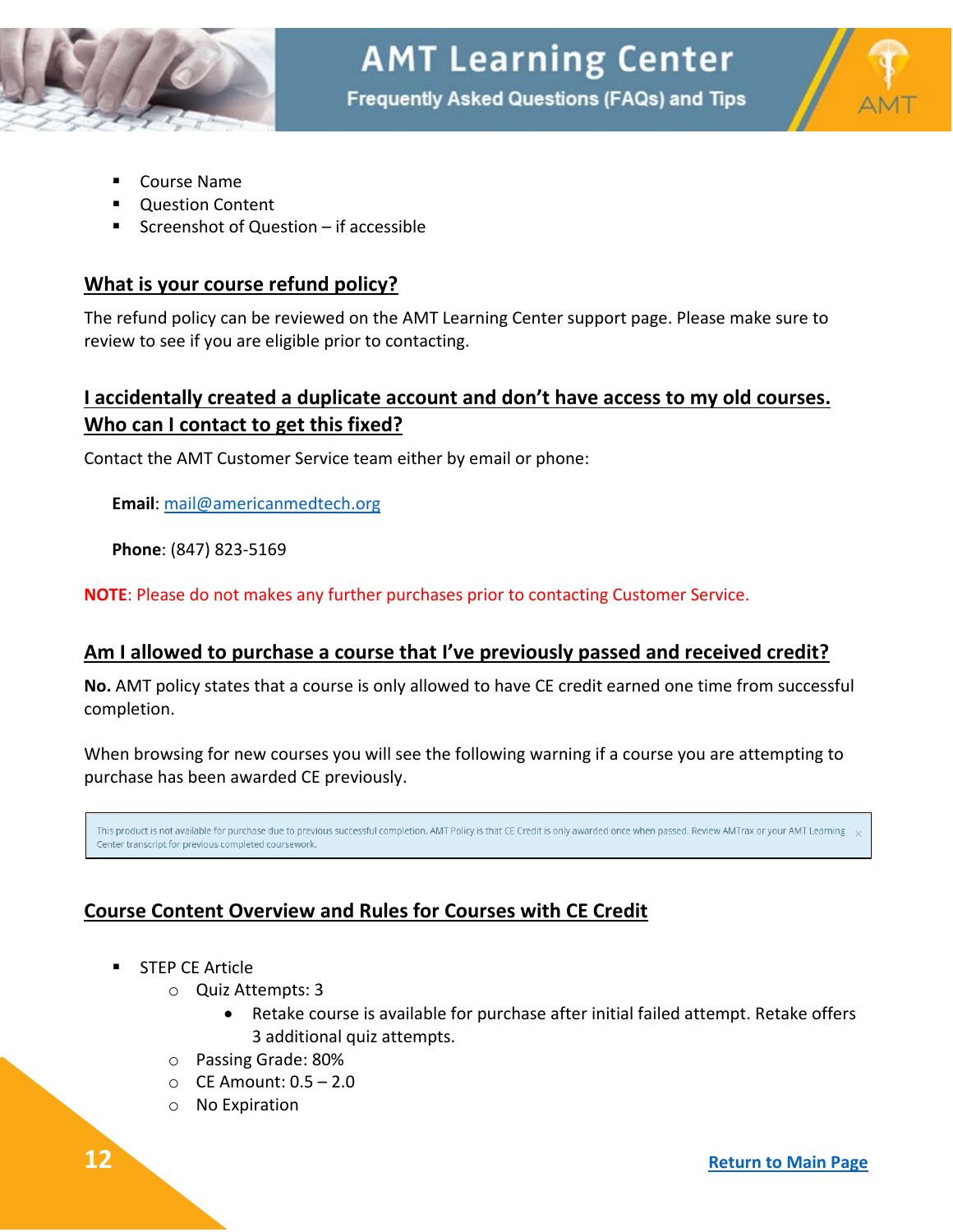



- Online CE
	- o Quiz Attempts: 3
		- **NOTE**: certain courses will allow for unlimited attempts at a passing score. These will be listed in the course overview before purchase. Please see screenshot below for reference



purchase after initial failed attempt. Retake offers 3 additional quiz attempts.

- o Passing Grade: 80%
- $\circ$  CE Amount:  $0.5 2.0$
- o No Expiration
- Webinars
	- o Quiz Attempts: 3
		- Retake course is available for purchase after initial failed attempt. Retake offers 3 additional quiz attempts.
	- o Passing Grade: 80%
	- o CE Amount: 0.5 2.0
	- o No Expiration
- REACH Certificates
	- o Immunization Certificate
		- Quiz Attempts: 1
			- One additional attempt is available for purchase after initial failed attempts.
			- Only 2 attempts total to pass during the current Certificate Cycle.
		- Passing Grade: 80%
		- CE Amount: 6.00
		- Expiration Date: Review Course Catalog for exact dates (vary based on current iteration)
		- Badge Expiration: 1 Year from date of completion